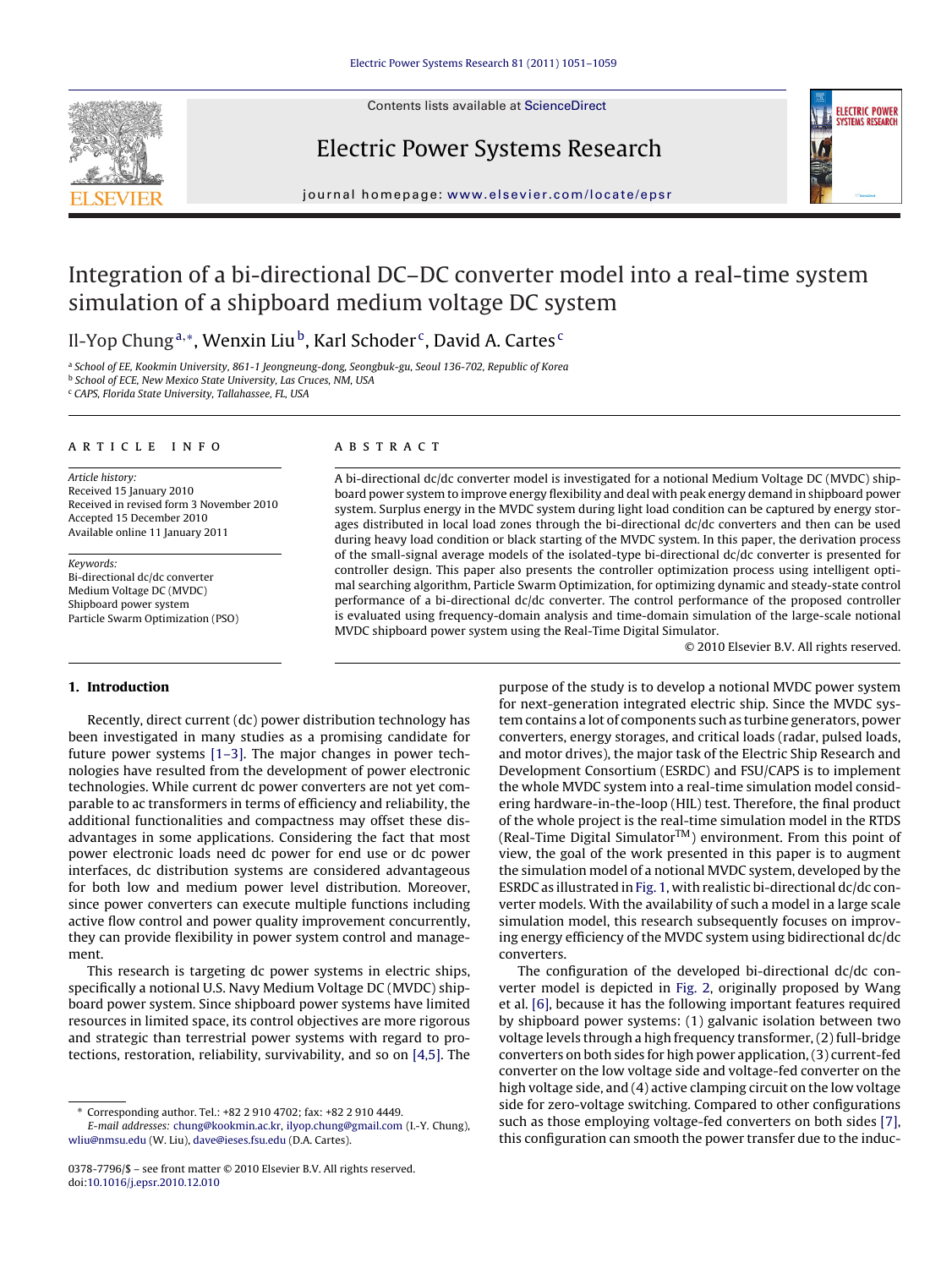<span id="page-1-0"></span>

**Fig. 1.** Notional shipboard MVDC power system.

tor and allow the independent control of the two converters in each operating mode.

This paper presents the controller design procedures of the bi-directional dc/dc converter. In Section 2, the small-signal average models of the converter for buck mode and boost mode are derived. The small-signal average models can provide useful tools for evaluating control performance such as pole locations and stability margins. Section [3](#page--1-0) describes controller design process of the bi-directional dc/dc converter. An intelligent optimum search algorithm referred to as Particle Swarm Optimization (PSO) is applied to optimize the controllers. Finally, the control performance is verified via frequency-domain analysis and real-time simulations of the developed large-scale shipboard MVDC system in Section [4.](#page--1-0)

#### **2. Bi-directional DC/DC converter**

#### 2.1. Basic principle

The bi-directional dc/dc converter has two operating modes – buck and boost mode. In buck mode, electric power is transferred from the high voltage side to the low voltage side. To this end, the cross-connected switch pairs in the voltage-fed converter such as  $(S_5, S_6)$  and  $(S_7, S_8)$  should be switched in turn as shown in [Fig. 3\(a](#page--1-0)) where D and  $T_s$  represent the steady-state duty cycle and the switching period, respectively. During the on-time of either pair of switches, which lasts for  $D \cdot T_s$ , electric energy is transferred to the low voltage side and stored in the inductor. Then, during the dead time between the gating pulses, which lasts for  $(1 - D)$ ·T<sub>s</sub>, the energy stored in the inductor is discharged so that the energy stored in the inductor can be balanced overall. The output capacitor  $(C_1)$ smoothes the output voltage. The current-fed converter and the active clamp circuit are turned off in buck mode and the current conducts only through the diodes.

In boost mode, power flows in the opposite direction – from the 800 V local load zone to the 5 kV MVDC bus. The current-fed converter operates as shown in [Fig. 3\(b](#page--1-0)) and the voltage-fed converter is off in this mode. During overlapping period, when all the switches of the current-fed converter are on, electric energy supplied by the local load zone is stored in the inductor. When one pair of the switches is turned off, the current starts flowing through



**Fig. 2.** Circuit diagram of bi-directional DC–DC Converter.